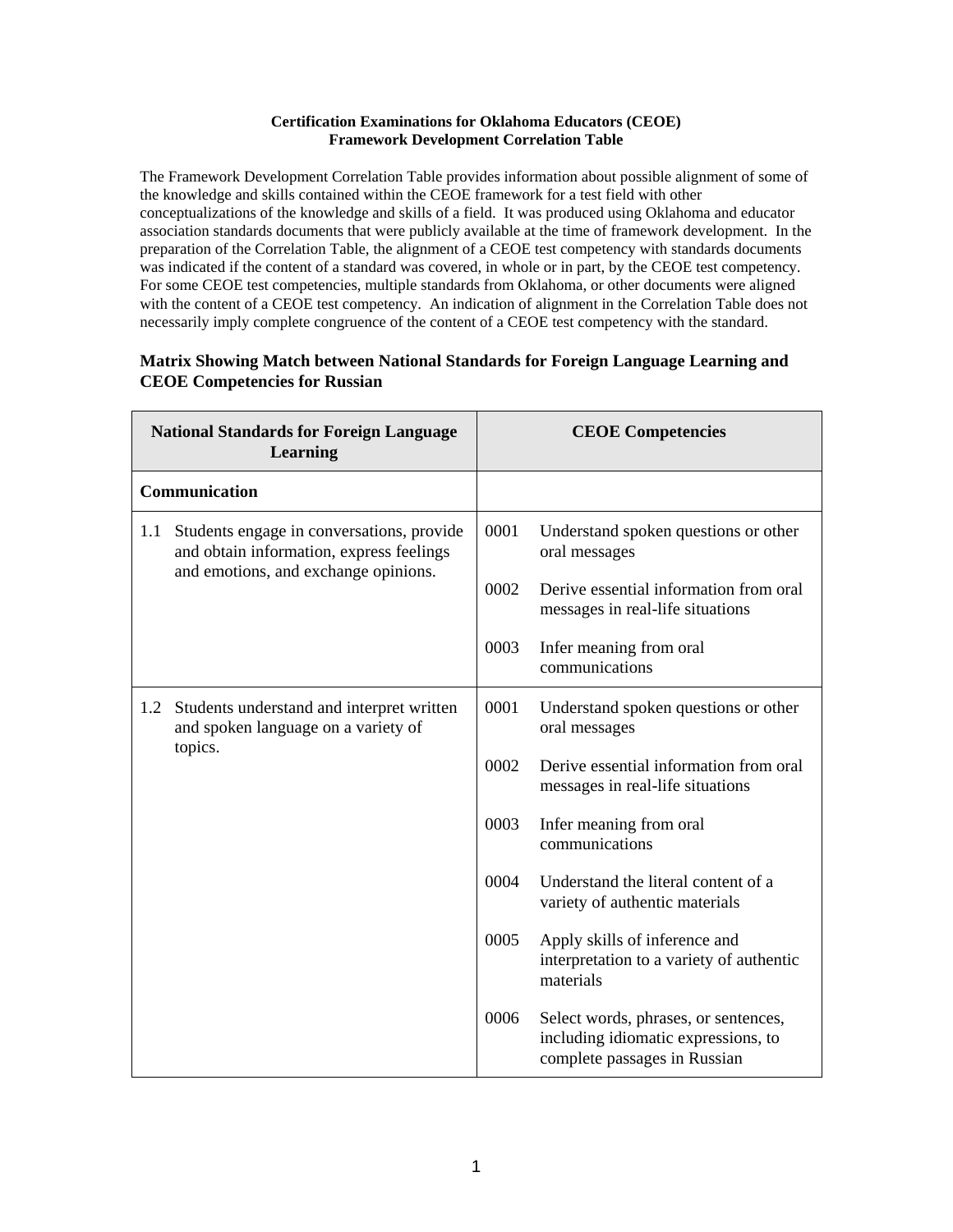| <b>National Standards for Foreign Language</b><br><b>Learning</b>                                                                     |      | <b>CEOE Competencies</b>                                                                                                                                                                                                                                                  |  |
|---------------------------------------------------------------------------------------------------------------------------------------|------|---------------------------------------------------------------------------------------------------------------------------------------------------------------------------------------------------------------------------------------------------------------------------|--|
| Students present information, concepts,<br>1.3<br>and ideas to an audience of listeners or<br>readers on a variety of topics.         | 0006 | Select words, phrases, or sentences,<br>including idiomatic expressions, to<br>complete passages in Russian                                                                                                                                                               |  |
|                                                                                                                                       | 0007 | Transform sentences or passages in<br>context according to given instructions                                                                                                                                                                                             |  |
|                                                                                                                                       | 0008 | Analyze sentences to determine<br>grammatically correct words or phrases<br>to complete them                                                                                                                                                                              |  |
|                                                                                                                                       | 0009 | Revise written passages to correct<br>errors in structure and syntax that<br>interfere with accurate communication                                                                                                                                                        |  |
|                                                                                                                                       | 0013 | Write a well-organized passage in<br>Russian that is appropriate for a given<br>audience and purpose and that<br>communicates a message effectively<br>through use of a range of vocabulary,<br>idiomatic expressions, and simple and<br>complex linguistic constructions |  |
|                                                                                                                                       | 0014 | Construct connected oral discourse in<br>Russian that communicates a message<br>effectively and that demonstrates<br>command of a range of vocabulary,<br>idiomatic expressions, and simple and<br>complex language structures                                            |  |
| <b>Cultures</b>                                                                                                                       |      |                                                                                                                                                                                                                                                                           |  |
| 2.1<br>Students demonstrate an understanding of<br>the relationship between the practices and<br>perspectives of the culture studied. | 0010 | Historical development, geographic<br>features, and social characteristics of<br>Russian-speaking cultures                                                                                                                                                                |  |
|                                                                                                                                       | 0011 | Achievements of Russian-speaking<br>cultures in the areas of literature, the<br>nonliterary arts, science, and<br>technology                                                                                                                                              |  |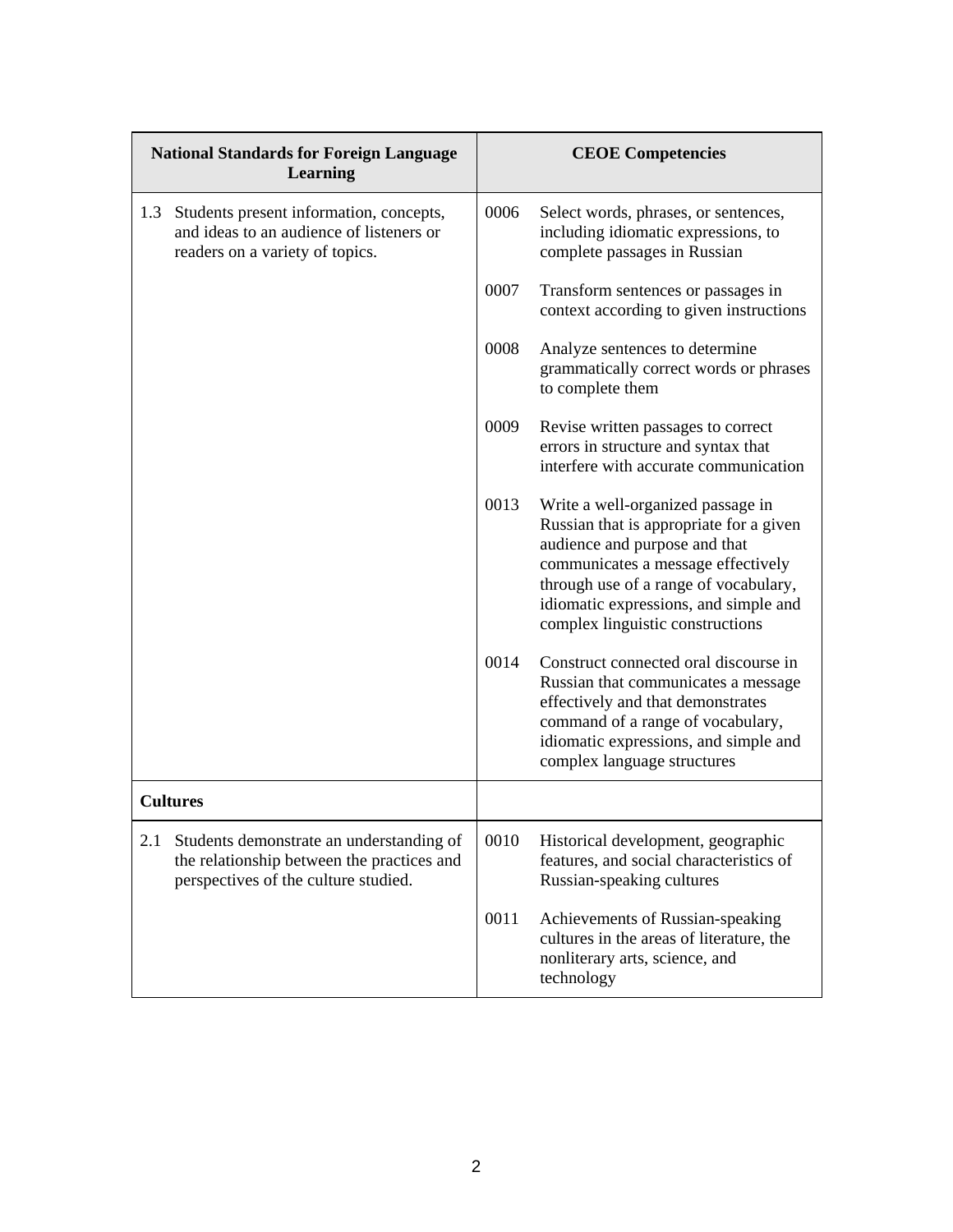| <b>National Standards for Foreign Language</b><br><b>Learning</b> |                                                                                                                                                       | <b>CEOE Competencies</b> |                                                                                                                              |
|-------------------------------------------------------------------|-------------------------------------------------------------------------------------------------------------------------------------------------------|--------------------------|------------------------------------------------------------------------------------------------------------------------------|
| $2.2^{\circ}$                                                     | Students demonstrate an understanding of<br>the relationship between the products and<br>perspectives of the culture studied.                         | 0010                     | Historical development, geographic<br>features, and social characteristics of<br>Russian-speaking cultures                   |
|                                                                   |                                                                                                                                                       | 0011                     | Achievements of Russian-speaking<br>cultures in the areas of literature, the<br>nonliterary arts, science, and<br>technology |
| <b>Connections</b>                                                |                                                                                                                                                       |                          |                                                                                                                              |
| 3.1                                                               | Students reinforce and further their<br>knowledge of other disciplines through<br>the foreign language.                                               | 0004                     | Understand the literal content of a<br>variety of authentic materials                                                        |
|                                                                   |                                                                                                                                                       | 0005                     | Apply skills of inference and<br>interpretation to a variety of authentic<br>materials                                       |
|                                                                   |                                                                                                                                                       | 0010                     | Historical development, geographic<br>features, and social characteristics of<br>Russian-speaking cultures                   |
|                                                                   |                                                                                                                                                       | 0011                     | Achievements of Russian-speaking<br>cultures in the areas of literature, the<br>nonliterary arts, science, and<br>technology |
| 3.2                                                               | Students acquire information and<br>recognize the distinctive viewpoints that<br>are only available through the foreign<br>language and its cultures. | 0004                     | Understand the literal content of a<br>variety of authentic materials                                                        |
|                                                                   |                                                                                                                                                       | 0005                     | Apply skills of inference and<br>interpretation to a variety of authentic<br>materials                                       |
|                                                                   |                                                                                                                                                       | 0010                     | Historical development, geographic<br>features, and social characteristics of<br>Russian-speaking cultures                   |
|                                                                   |                                                                                                                                                       | 0011                     | Achievements of Russian-speaking<br>cultures in the areas of literature, the<br>nonliterary arts, science, and<br>technology |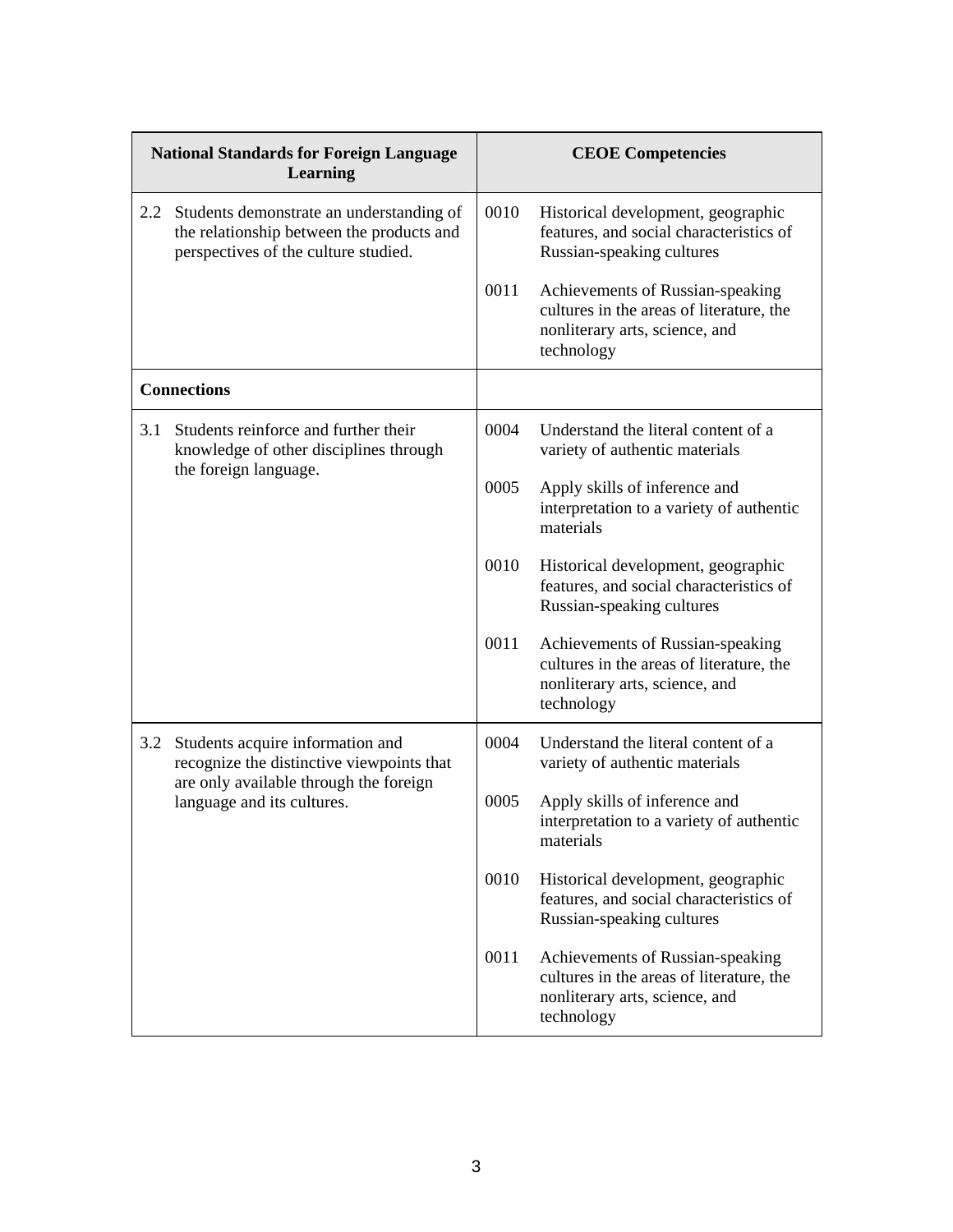| <b>National Standards for Foreign Language</b><br>Learning |                                                                                                                                   | <b>CEOE</b> Competencies |                                                                                                                              |
|------------------------------------------------------------|-----------------------------------------------------------------------------------------------------------------------------------|--------------------------|------------------------------------------------------------------------------------------------------------------------------|
|                                                            | <b>Comparisons</b>                                                                                                                |                          |                                                                                                                              |
|                                                            | 4.1 Students demonstrate understanding of the<br>nature of language through comparisons<br>of the language studied and their own. | 0007                     | Transform sentences or passages in<br>context according to given instructions                                                |
|                                                            |                                                                                                                                   | 0008                     | Analyze sentences to determine<br>grammatically correct words or phrases<br>to complete them                                 |
|                                                            |                                                                                                                                   | 0009                     | Revise written passages to correct<br>errors in structure and syntax that<br>interfere with accurate communication           |
|                                                            | 4.2 Students demonstrate understanding of the<br>concept of culture through comparisons of<br>the cultures studied and their own. | 0010                     | Historical development, geographic<br>features, and social characteristics of<br>Russian-speaking cultures                   |
|                                                            |                                                                                                                                   | 0011                     | Achievements of Russian-speaking<br>cultures in the areas of literature, the<br>nonliterary arts, science, and<br>technology |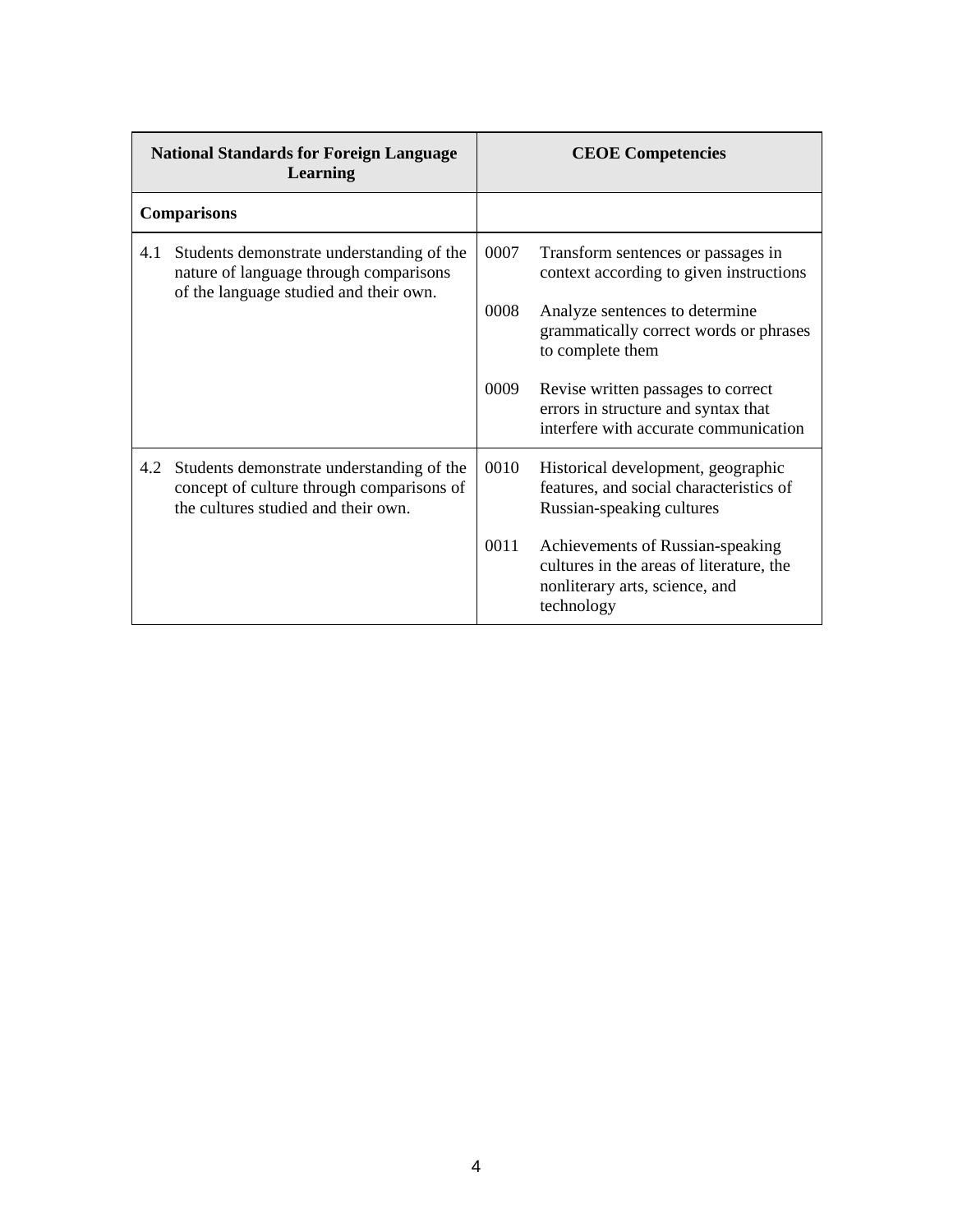| <b>National Standards for Foreign Language</b><br>Learning |                                                                         | <b>CEOE Competencies</b> |                                                                                                                                                                                                                                                                           |
|------------------------------------------------------------|-------------------------------------------------------------------------|--------------------------|---------------------------------------------------------------------------------------------------------------------------------------------------------------------------------------------------------------------------------------------------------------------------|
| <b>Communities</b>                                         |                                                                         |                          |                                                                                                                                                                                                                                                                           |
| 5.1                                                        | Students use the language both within and<br>beyond the school setting. | 0001                     | Understand spoken questions or other<br>oral messages                                                                                                                                                                                                                     |
|                                                            |                                                                         | 0002                     | Derive essential information from oral<br>messages in real-life situations                                                                                                                                                                                                |
|                                                            |                                                                         | 0003                     | Infer meaning from oral<br>communications                                                                                                                                                                                                                                 |
|                                                            |                                                                         | 0004                     | Understand the literal content of a<br>variety of authentic materials                                                                                                                                                                                                     |
|                                                            |                                                                         | 0005                     | Apply skills of inference and<br>interpretation to a variety of authentic<br>materials                                                                                                                                                                                    |
|                                                            |                                                                         | 0006                     | Select words, phrases, or sentences,<br>including idiomatic expressions, to<br>complete passages in Russian                                                                                                                                                               |
|                                                            |                                                                         | 0013                     | Write a well-organized passage in<br>Russian that is appropriate for a given<br>audience and purpose and that<br>communicates a message effectively<br>through use of a range of vocabulary,<br>idiomatic expressions, and simple and<br>complex linguistic constructions |
|                                                            |                                                                         | 0014                     | Construct connected oral discourse in<br>Russian that communicates a message<br>effectively and that demonstrates<br>command of a range of vocabulary,<br>idiomatic expressions, and simple and<br>complex language structures                                            |